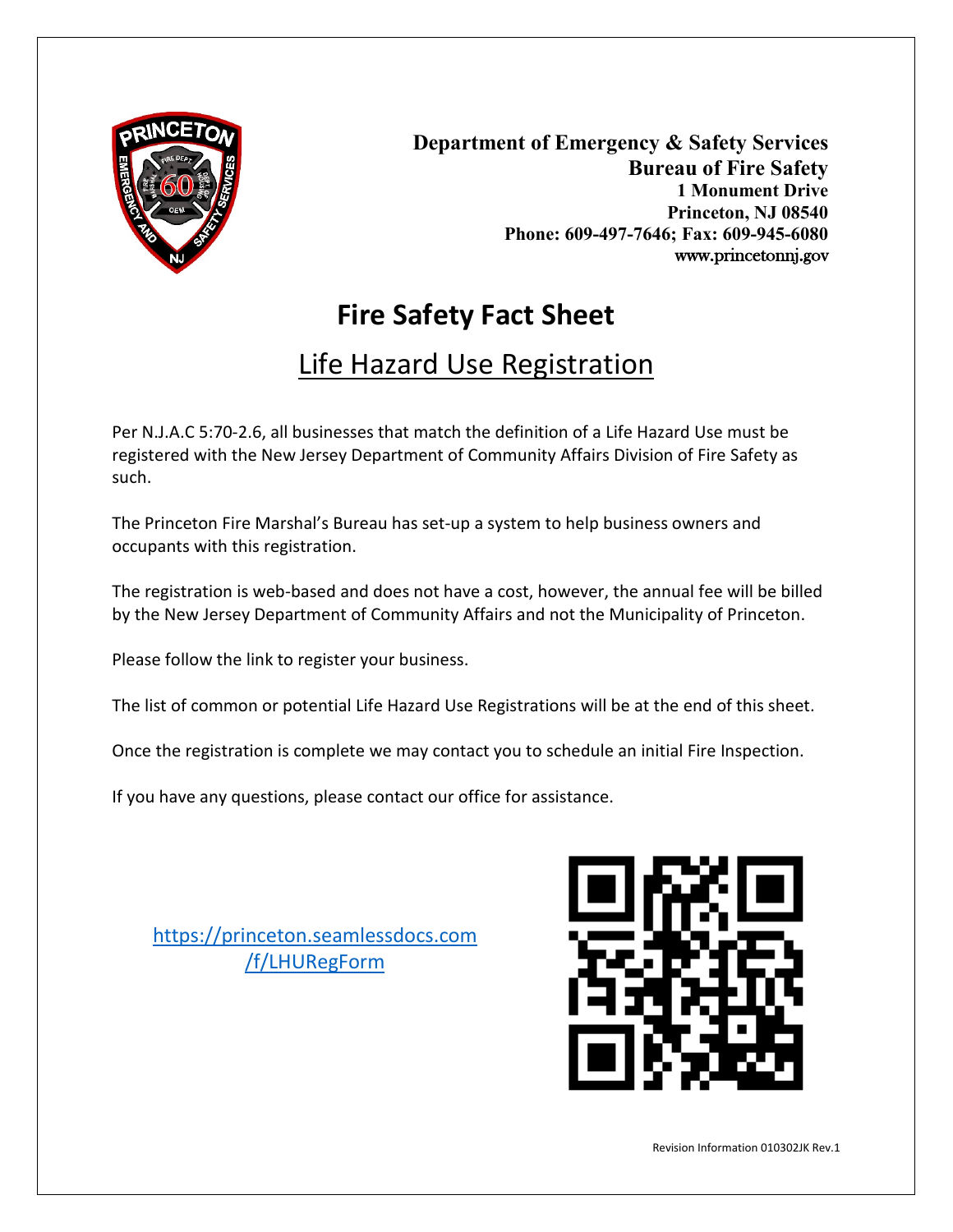#### Life Hazard Use Business / Location Type

- **Restaurants and Bars**
	- o Eating or Drinking Establishment
		- Less than 50 persons with BYOB AC03
		- 50-99 Persons AG01
		- **100-199 Persons BD05**
		- 200-299 Persons BG05
		- **300-499 Persons CC03**
		- 500-749 Persons CG03
		- 750-999 Persons CH01
		- <sup>1</sup> 1000 or more Persons CI01

#### • **Hotels/Motels/Boarding Houses/Group Homes**

- o Halfway Houses, Group Homes, etc
	- Less than 50 People AD03
	- $-50-99$  People AF03
	- 100 or More People AH02
- o Rooming & Boarding Homes
	- $\blacksquare$  1 Story AC02
	- 2-3 Story AF04
	- 4 or more Stories AH01
- o Bed & Breakfast / Guesthouse
	- AC05
- o Hotel / Motel
	- 2-3 Stories
		- 2-3 Stories, Under 25 Rooms, Interior & Exterior Exit Ways AC01
		- 2-3 Stories, 25-49 Rooms, Interior & Exterior Exit Ways AF02
		- 2-3 Stories, 50-99 Rooms, Interior & Exterior Exit Ways AG02
		- 2-3 Stories, 100 or more Rooms, Interior & Exterior Exit Ways AI01
	- 4-5 Stories
		- 4-5 Stories, Under 50 Rooms, Interior & Exterior Exit Ways AH04
		- 4-5 Stories, 50-99 Rooms, Interior & Exterior Exit Ways AI03
		- 4-5 Stories, 100 or more Rooms, Interior & Exterior Exit Ways BE01
	- More than 5 Stories
		- More than 5 Stories, Under 50 Rooms, Interior & Exterior Exit Ways BF04
		- More than 5 Stories, 50-99 Rooms, Interior & Exterior Exit Ways BG07
		- More than 5 Stories, 100 or more Rooms, Interior & Exterior Exit Ways BH020
- **Motor-Vehicle Fueling and Repair Locations**
	- o Fuel Dispensing Only
		- $AD02$
	- o Motor Vehicle Service Only
		- AD01
	- o Motor Vehicle Service and Fueling
		- AF01
- **Welding, Cutting, Spraying and Coating Locations, Not Limited to Motor-Vehicle Locations**
	- o Spraying and/or Dipping Includes motor vehicles and furniture refinishing
		- Areas less than 100 sq ft BB05
		- Areas between 100 and 250 sq ft BD07
		- Areas between 250 and 500 sq ft BG10
		- Areas between 500 and 10500 sq ft BP01
		- Areas greater than 100 sq ft BJ06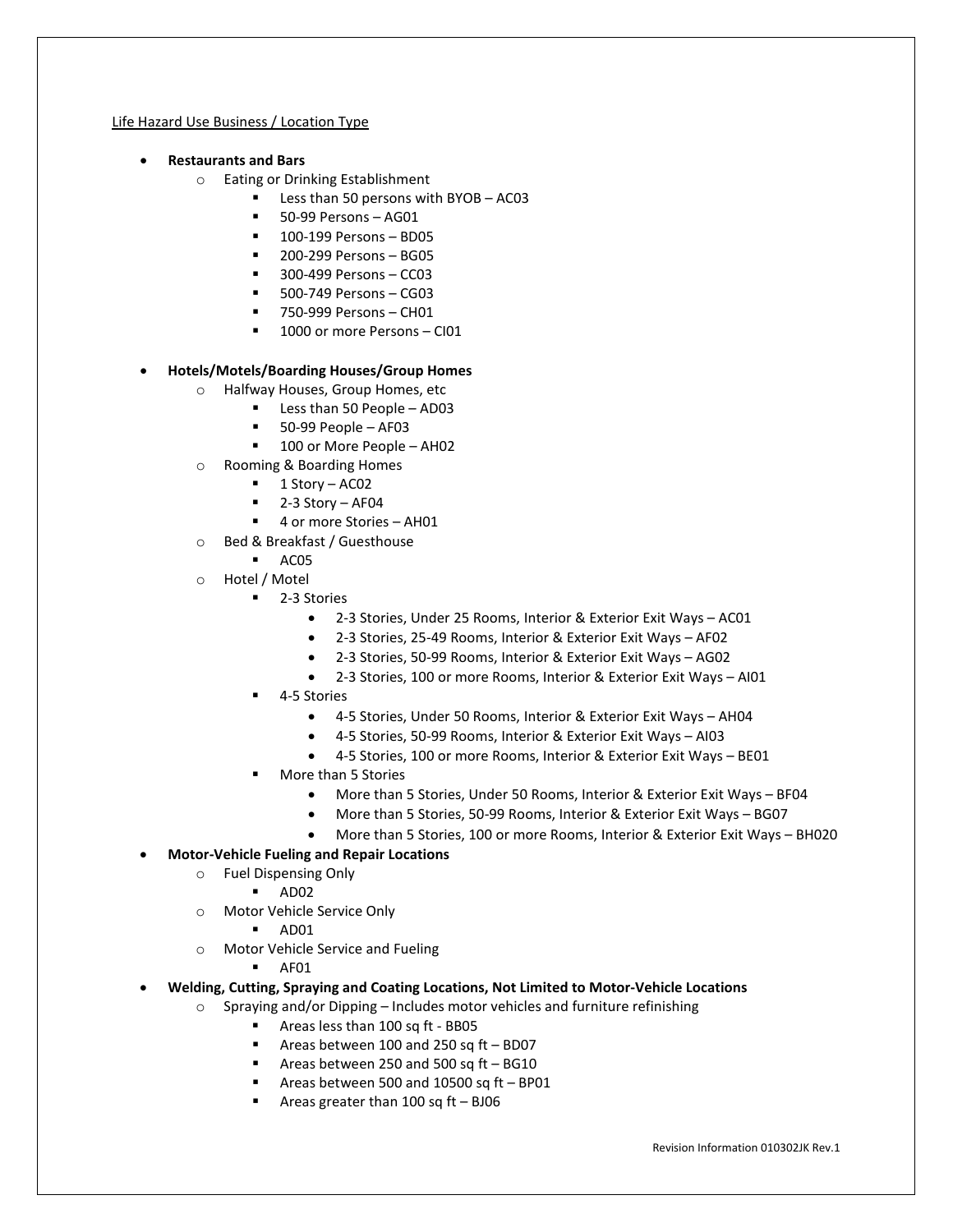- o Welding or Cutting Regular Use
	- Without Flammable Gasses
		- In buildings under 10,000 sq ft BA01
		- In buildings 10,000 49,999 sq ft BB03
	- With Flammable Gasses
		- In buildings under 10,000 sq ft BD08
		- $\bullet$  In buildings 10,000 49,999 sq ft BE02
- **Flammable and Combustible Storage Not Related to Motor-Vehicle Fueling**
	- o Above Ground Flammable / Combustible Liquids Storage (not for heating)
		- **EXECUTE:** Class I Flammable Liquids
			- 10,000 99,999 galloons BG27
		- Class II or IIIA Combustible Liquids
			- 660-4,999 gallons AG03
			- 5,000-49,000 gallons AJ02
			- 50,000-999,999 gallons BF20
		- o Storage of Fireworks or Explosives
			- $\blacksquare$  In a Type 1 Magazine BG26
			- In a Type 4 Magazine BD04
			- **In a Type UG Magazine BF19**
- **Gathering Places and Public Amusement**
	- o Amusement Places intended to disorient
		- **Less than 200 Persons CF01**
		- 200 or more Persons CG02
	- o Theatres
		- **Without storage behind the proscenium arch** 
			- Less than 100 Persons BD01
			- 100-199 Persons BF02
			- 200 or more Persons BG04
			- With storage behind the proscenium arch
				- Less than 100 Persons CA01
				- 100-199 Persons CB01
				- 200-299 Persons CD01
				- 300 or more Persons CE01
	- o Recreation Center / Multi-Purpose Rooms / Halls
		- 100-199 Persons BB02
		- **200-499 Persons BC01**
		- 500-999 Persons BE03
		- 1000 or more Persons BG08
- **Retail Locations**
	- o Retail Stores
		- 12,000 23,999 sq ft BF03
		- $-24,000 47,999$  sq ft BG06
		- 48,000 st ft or more BJ04
		- $\circ$  Hardware Store; 3000-12000 sq ft AI02
- **Locations Related to Child Care and Education through 12th Grade**
	- o Summer Camp
		- All children must be 5 years or older
			- Between 6 and 49 children AA03
			- Between 50 and 99 children AB03
			- 100 Children or more AD05
	- o Day Nursery
		- Any Children below 2-1/2 years old